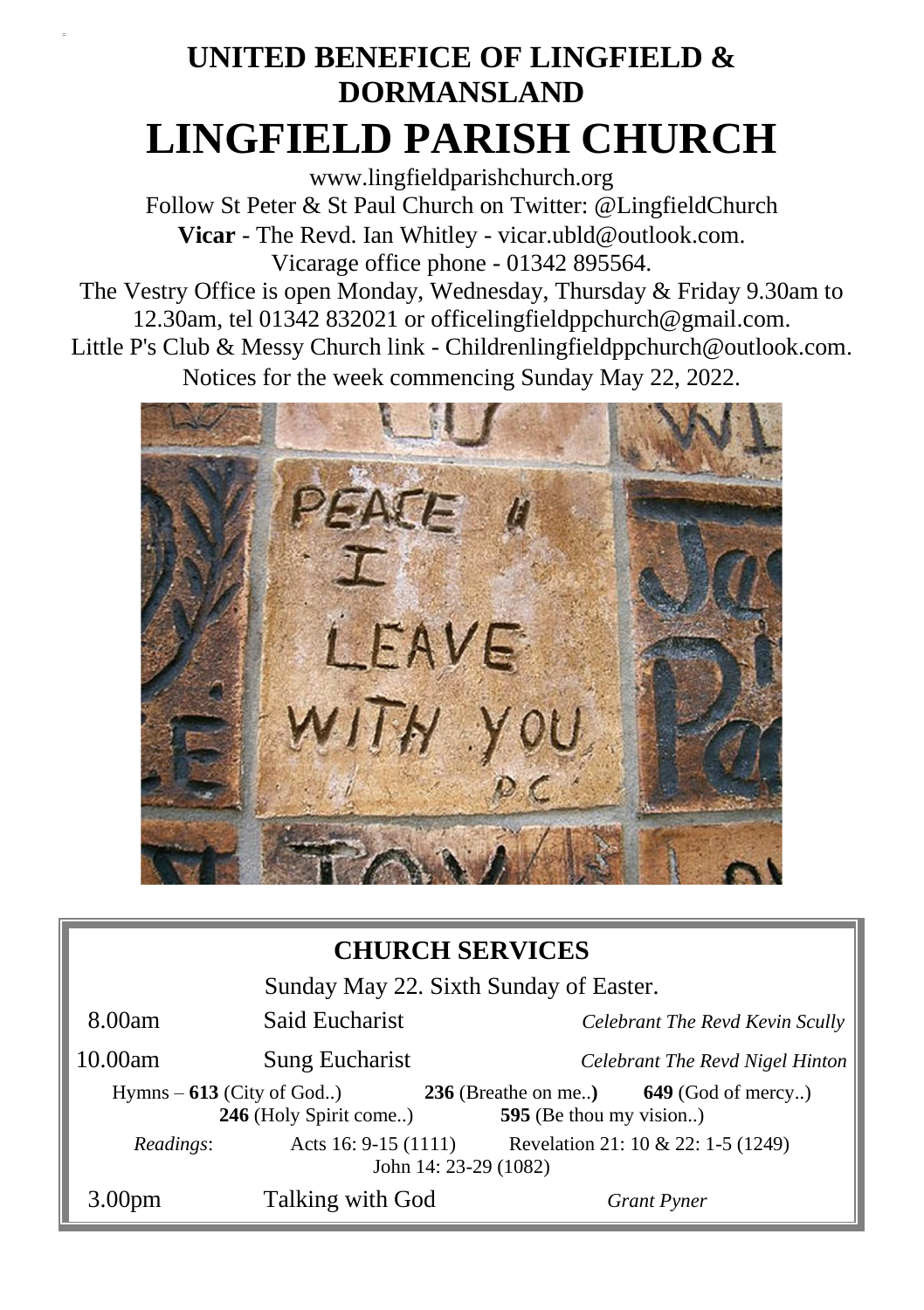**Church Fete outcome** – Congratulations to the **Fete Organising Committee** and to everybody who contributed to the success of the whole day on Saturday May 7. It involved a lot of hard work, many doubts before the day over whether everything had been covered, fingers crossed about the weather, but all seemed to run like clockwork. Lots of sore heads and aching backs on the following few days, but a tick-in-the box yet again.

You will remember that the theme for the fundraising was to tidy up the Upper Churchyard which surrounds our lovely church. The funds raised, net of expenses, came to £9195.38, which was a tremendous result. In the next few weeks, we will set out and publish our plans over the work which needs doing. Thank you all for your considerable effort in making the day and result so successful.

**Red Cross Ukraine Humanitarian Appeal** – part of the **Disasters Emergency Committee** (DEC). The DEC appeal is for Ukraine. Please donate to this vital appeal and help us reach families and communities in Ukraine and the border countries. If you wish to make a donation, please include Gift Aid, the link is [https://donate.redcross.org.uk/appeal/ukraine-crises-appeal.](https://donate.redcross.org.uk/appeal/ukraine-crises-appeal)

| <b>SERVICES THIS MID WEEK</b>                                         |                       |                       |  |  |  |
|-----------------------------------------------------------------------|-----------------------|-----------------------|--|--|--|
| St John                                                               |                       |                       |  |  |  |
| 10.00am Wednesday (May 25)                                            | <b>Holy Communion</b> | The Revd Nigel Hinton |  |  |  |
| 8.00pm Thursday (May 26)                                              | <b>Ascension Day</b>  | The Revd Nigel Hinton |  |  |  |
| On Zoom                                                               |                       |                       |  |  |  |
| 9.00am Monday to Thursday                                             | <b>Morning Prayer</b> | The Revd Ian Whitley  |  |  |  |
| https://us02web.zoom.us/j/81989590555?pwd =MUN nb0Nwa                 |                       |                       |  |  |  |
| UpUbHBiMnQzVm9wd0Q4UT09. Passcode 149674                              |                       |                       |  |  |  |
| 8.00pm Wednesday                                                      | Compline              | Richard Holroyd       |  |  |  |
| https://us02web.zoom.us/j/85819135342?pwd=Tjhha0VLTVJkUjRYVkFpWTUzMVZ |                       |                       |  |  |  |
| CUT09 for Compline passcode 126768                                    |                       |                       |  |  |  |

## **NEXT WEEK AND FUTURE EVENTS**

| <b>CHURCH SERVICES</b>                                           |                       |                                                                       |                                            |  |  |  |
|------------------------------------------------------------------|-----------------------|-----------------------------------------------------------------------|--------------------------------------------|--|--|--|
| Sunday May 29. Sunday after Ascension. Seventh Sunday of Easter. |                       |                                                                       |                                            |  |  |  |
| 8.00am                                                           | Said Eucharist        |                                                                       | Celebrant The Revd Kevin Scully            |  |  |  |
| 10.00am                                                          | Sung Eucharist        |                                                                       | Celebrant The Revd Ian Whitley             |  |  |  |
| $Hymns - 227$ (Crown him with)<br>$691(i)$ (Jesus shall reign)   |                       | 362 (Come let us join)<br>494 $(I, the Lord.)$<br>588 (And can it be) |                                            |  |  |  |
| Readings:                                                        | Acts 16: 16-34 (1112) | John 17: 20-end (1085)                                                | Revelation 22: 12-14, 16-17, 20-end (1250) |  |  |  |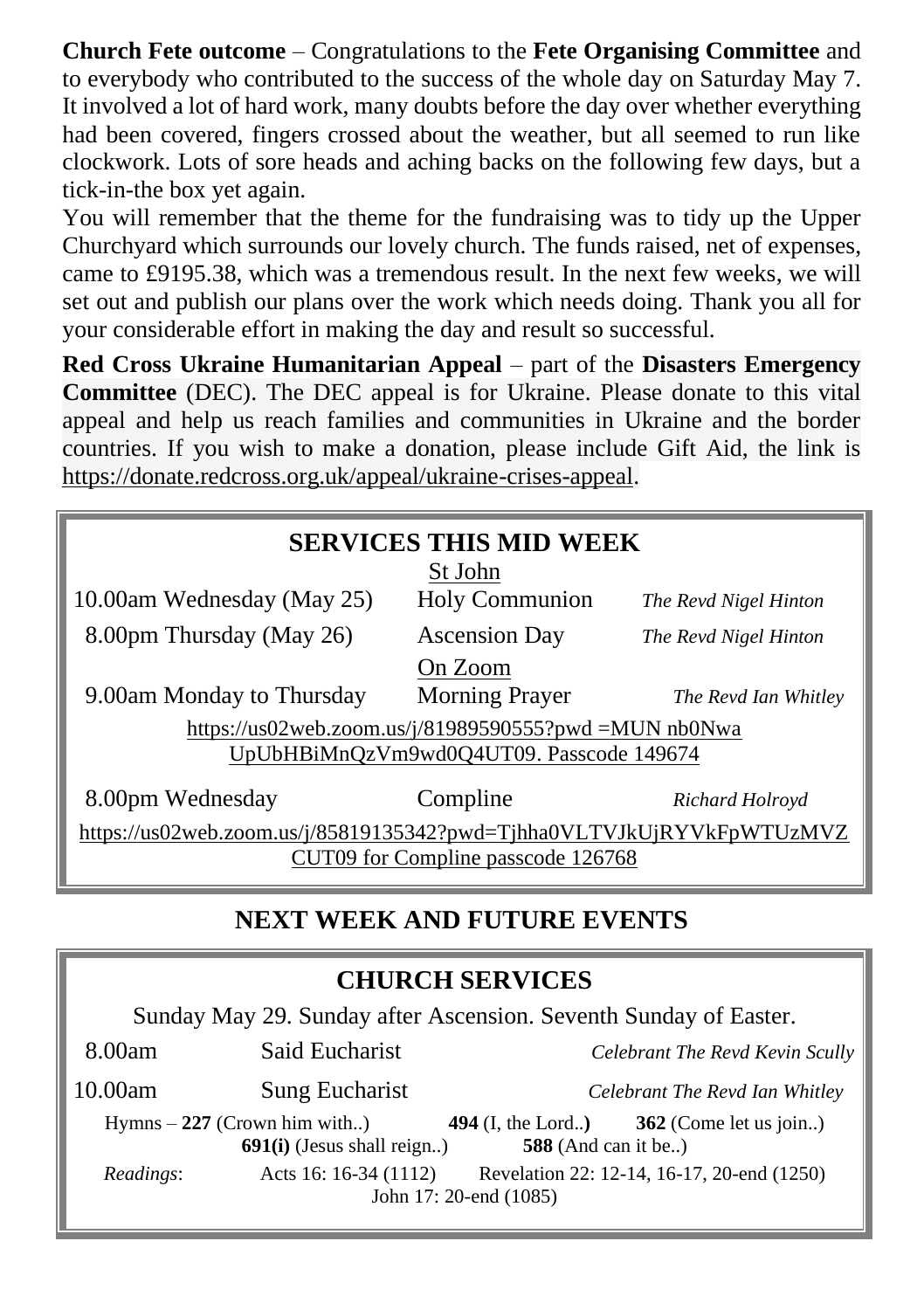#### **OTHER INFORMATION**

Monday June 20 - **Kevin Scully**, who recently led a Quiet Day for us, will be leading a **live Zoom event** - *Oh God! Religious Poetry. An online workshop and discussion forum –* between 2.00 and 4.00pm. It is part of the **Tunbridge Wells Poetry Festival** from June 5 to 26. The cost will be £10. <https://twpoetryfestival.com/workshops-2/oh-god/>Kevin's poetry has appeared in *Theology*, in the ironically titled *Saccharine Poetry*, online platforms including *Second Chance Lit,* and some defunct small journals. A poem is due to be published in *Poems In Praise of Libraries* curated by SIMS Poetry Library, Los Angeles. He was longlisted for the Live Canon Prize in 2017. He is the author of ten stage and radio dramas, two novels and eight non-fiction books.

**Parish Giving Scheme** – A reminder about giving to our church. The process is: -

- Go on-line to [www.parishgiving.org.uk,](http://www.parishgiving.org.ukj/)
- Search for St Peter & St Paul Lingfield, use our PGS code of **370637125,**
- Tell Mike Ellis, our Treasurer, of your decision to move to PGS,
- Only cancel your current standing when your PGS becomes active.

**PGS** provides the automatic monthly transfer of all St Peter & St Paul PGS donations back to our bank account, and the return a few days later of the HMRC repayment of the applicable gift aid. You can change your payment at any time.

Please use this scheme, presently our system involves valuable time by our Treasurer and Stewardship team in manually chasing HMRC for your gift aid of 25p in every £1.00 made. Thank you all.

**Gift Aid** – if you have not linked to your church donation to Gift Aid and you normally pay tax, please complete a form available from Sue Ellis by email.

## **DATES FOR YOUR DIARY**

Tuesday May 24 – Following the APCM last Sunday, the meeting of the new **PCC**  (Parochial Church Council) will be held in the Miller Room at 7.30pm.

Thursday May 26 – **Ascension Day** service at St John's Dormansland at 8.00pm.

Sunday May 29 to Wednesday June 1 - **RH7 History Group.** We will be holding our postponed 2020 Exhibition, "Who Do You Think They Were? - Local Lives Remembered". The Exhibition will be open from 10.00am to 4.00pm on each day. We need volunteers to act as stewards during the exhibition. There will be three two-hour sessions each day (10 to 12, 12 to 2 and 2 to 4) and we need two stewards for each session. If you would like to act as steward either give your name at the door next Monday evening or contact myself. Bill - billfstevenson@yahoo.co.uk.

Sunday June 19 – **The Friends of St Peter & St Paul** Open Gardens event

Sunday June 26 **– AGM of The Friends of St Peter & St Paul** at 11.30am in the Lady Chapel. Richard Young, Chair, has distributed the Agenda, Report of the Trustees, and an explanation letter. Please contact Richard if you have not received these documents.